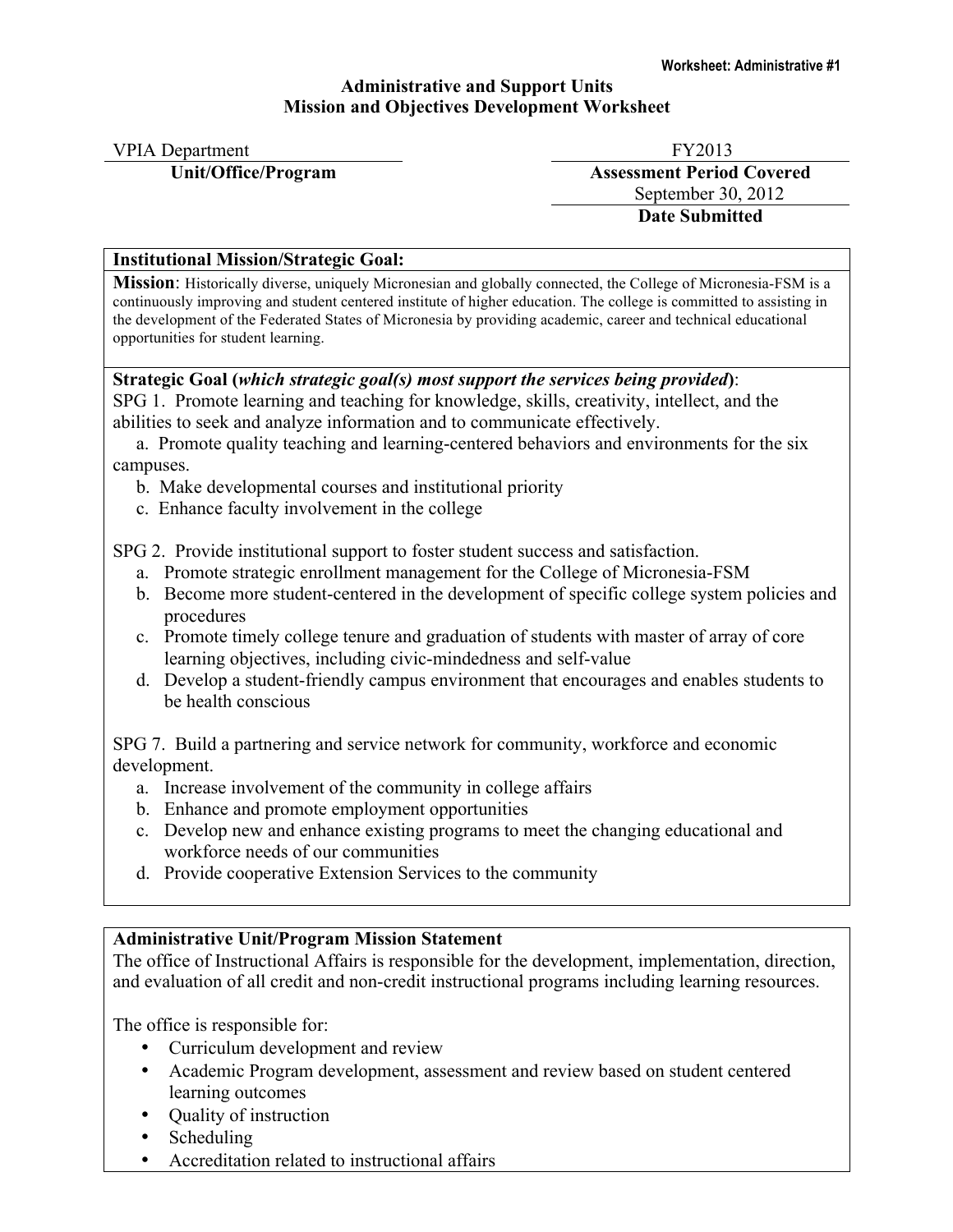- Economic and workforce development
- Faculty affairs
- Vocational & Technical Education
- Workforce development training & continuing education
- Distance Education
- Learning Resources
- Academic advising
- Articulation and MOU agreements

## **Administrative Unite/Program Objectives:**

**Objective 1:** VPIA and the instructional affairs will assure quality and consistency of credit and non-credit courses and programs across sites.

Activities to support objective -

- Maintain the college at Sustainable Continuous Quality Improvement level in program review for ACCJC accreditation.
- Conduct academic program prioritization every 3 years, determine prioritizes of the college and resource allocation 1.2a Evaluate the process of academic program prioritization every cycle.
- Enhance delivery of technical, workforce and short term training through developing standardized procedures across all campuses, development of SLOs for each training, enhance stakeholder management for workforce and short term training.
- Collaborate with K-12 system to articulate expectations of "college ready" students and increase by 2% annually college ready students
- Update and develop articulation agreements with regional PPEC institutions and other partner institutions.
- Develop new articulation pathways/partnerships for specific programs with regional institutions including partnership BA programs

**Objective 2:** VPIA and the Instructional affairs will create and implement a work experience program through working with stakeholders in the public and private sectors for hands on training. Activities to support objective -

- Create and implement a work experience program through working with stakeholders in the public and private sectors for hands on training
- Create and implement an annual job fair to increase visibility of students in the job market
- Create and implement an annual job fair to increase visibility of students in the job market
- Increase capacity and improve the current process to provide timely workforce training based on stakeholder needs.

**Objective 3:** VPIA with collaboration with HR and VPSS will recruit, retain and cultivate a qualified, teaching/learner-centered faculty, learning resource staff, and student services. Activities to support objective -

- Revise and Implement a systematic faculty evaluation process.
- Revise and implement faculty orientation program with handbook/resource toolkit.
- Review the academic ranking system used by the college for modification recommendations
- Provide training to keep instructors updated in occupations of programs.
- Improve program performance by providing updated job description for division chairs and program coordinators and conduct training.

**Objective 4: VPIA with collaboration of VPSS will provide adequate library and student services** to support the students and college needs. Activities to support objective -